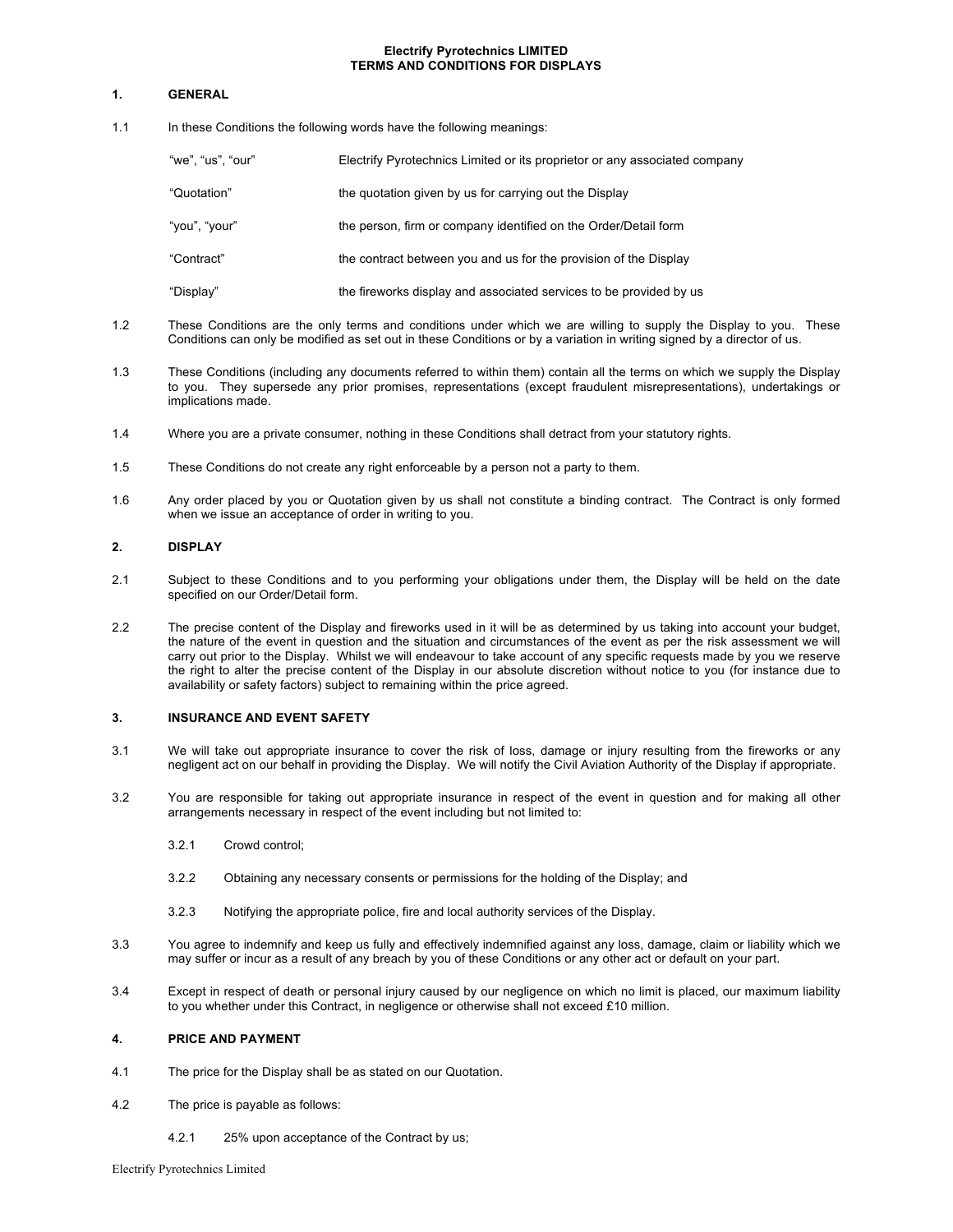- 4.2.2 75% no later than 14 days prior to the date of the Display.
- 4.2.3 Special terms are available for local authorities and government bodies, or by special arrangement, in such cases terms will be agreed in writing
- 4.3 The Contract price is exclusive of value added tax or any similar taxes, levies or duties, which will be added to or charged on invoices at the appropriate rates.
- 4.4 If any payment that is to be made by you to us is overdue, interest will be chargeable on the sum due before and after judgment on a day to day basis at an annual rate of 8 per cent above the Bank of England base rate from time to time applicable, until the sum due is paid.
- 4.5 Where any sum owed by you to us under this or any other Contract is overdue we reserve the right to suspend the Display and the making of preparations for it until arrangements as to payment or credit have been established which are satisfactory to us.
- 4.6 In the event of a cancelation any costs incurred by Electrify Pyrotechnics Ltd for site visits, travel, meetings and preparation of documents can be reclaimed.

#### **5. CANCELLATIONS AND REFUNDS**

- 5.1 Once a Contract has been entered into, you are only allowed to cancel the Display by giving us notice in writing and subject to the following Conditions.
- 5.2 In the event of cancellation by you under Condition 5.1, you will be liable for payment of the price in accordance with the following scale:

| Date of receipt by us of cancellation notice | Amount payable by you                             |
|----------------------------------------------|---------------------------------------------------|
| 14 days or more prior to Display date        | 10% - 50% of price **see explanatory note below** |
| 1 - 13 days prior to Display date            | 50% - 75% of price                                |
| 1 day prior to Display date                  | 75% of price                                      |
| Day of Display                               | 100% of price                                     |

\*\*In many circumstances a lot work is started many weeks or months before a show, this would include a site visit, preparation of safety documents, liaising with venue via phone and email and contacting other third parties. In addition preparation of the show may have also been started along with the reservation of stock and ordering of additional materials required for the show. The range of the price refunded is due to these various possibilities, in the event of a refund the amount will be accompanied by a job sheet detailing the work carried out.\*\* Please note that firework displays carried out at our partner venues will only be liable to 10% of the price (when cancelled 14 days or more before the event) unless we have incurred additional costs for exceptional reasons.

- 5.3 Once a contract has been entered into any costs incurred will be chargeable and can be reclaimed, this includes but is not limited to travel costs for site visit or visits, time for the preparation of documents and risk assessments and administrative costs incurred to include office time and stationery. Any costs incurred for third party supplies or hired equipment will also be passed on at cost.
- 5.4 In the event that the Display needs to be cancelled by us due to bad weather or other circumstances beyond our reasonable control we will endeavour to agree with you an alternative date for the Display. If an alternative date for the Display cannot be agreed or is impracticable then you will be liable only for 75% of the price.
- 5.5 In the event that the Display needs to be cancelled due to safety factors beyond the reasonable control of both you and us, you will be liable only for 75% of the price
- 5.6 A refund of the deposit and any other part of the price paid already paid by you will only be given by us if due in accordance with conditions 5.2, 5.3, 5.5 or 5.5
- 5.7 Except as set out above, we do not accept liability for any failure or cancellations due to circumstances beyond our reasonable control. Non-exhaustive illustrations of such circumstances are adverse weather conditions, Acts of God, fire, floods, strikes, Government action or regulations, delays by suppliers, accidents, shortage of materials, labour or manufacturing facilities.
- 5.8 If you become subject to bankruptcy proceedings, enter into any voluntary arrangement with your creditors, becomes subject to an administration order, have a petition presented or an order made for your winding-up, have a receiver, administrator or administrative receiver appointed over all or any part of your undertaking or assets, go into liquidation or cease or threaten to cease to trade, then without prejudice to any other remedy available to us, we shall have the right to cancel the Contract or suspend further deliveries under the Contract without any liability to you. If the Display has been carried out but not paid for, the price shall become immediately due and payable, notwithstanding any previous agreement or arrangement to the contrary.